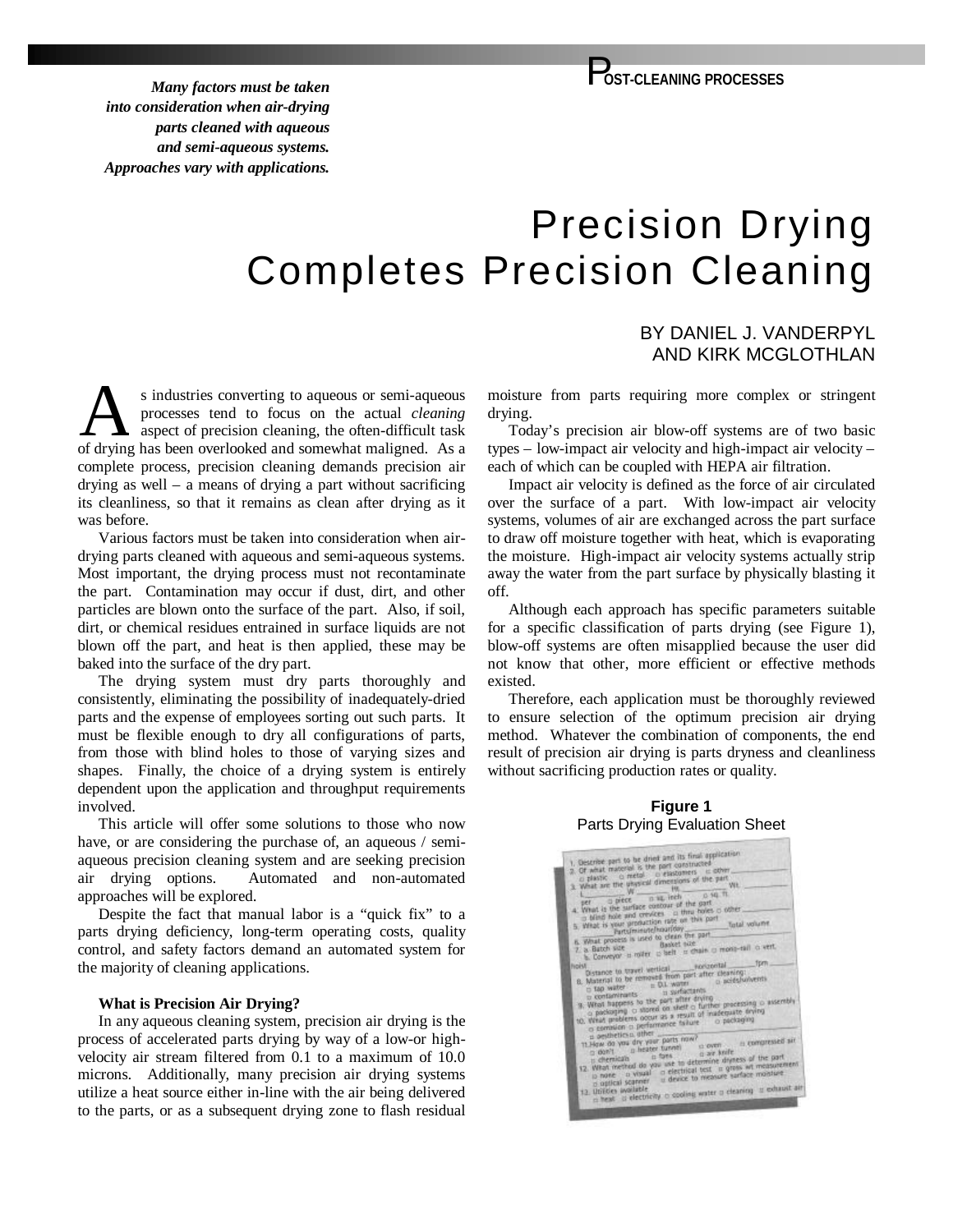**Table 1** Precision Air Drying Methods Available

|                                                               |                                               | <b>BENEFITS</b>                                                                                                                                                                                                                                                                                                                                                        | <b>LIMITATIONS</b>                                                                                                                                                                                                                                                                                                                                                        |
|---------------------------------------------------------------|-----------------------------------------------|------------------------------------------------------------------------------------------------------------------------------------------------------------------------------------------------------------------------------------------------------------------------------------------------------------------------------------------------------------------------|---------------------------------------------------------------------------------------------------------------------------------------------------------------------------------------------------------------------------------------------------------------------------------------------------------------------------------------------------------------------------|
| Air Velocity System<br><= 10,000 FPM<br>Low-Impact            |                                               | • Low, total energy consumption<br>• Excellent for small batch drying<br>• Low noise levels 75 dBA<br>• No air turbulence<br>• Small space requirements                                                                                                                                                                                                                | • Long cycle times<br>• High energy consumption per part<br>• Manual labor needed for loading<br>and unloading carriers<br>• Not made to handle large-scale<br>production rates<br>• No heat rise generated requiring<br>in-line heater or radiant heat<br>• Evaporative process can bake<br>impurities onto part surface<br>• Heated parts may be difficult<br>to handle |
| Air Velocity System<br>10,000 FPM – 35,000 FPM<br>High-Impact | <b>PRESSURE BLOWERS</b>                       | • Low energy consumption per part<br>• Short cycle times<br>• Automated for high-volume<br>productivity<br>• 95-100% of water is sheared off<br>• part surface<br>High impingement decreases<br>frequency of filtration, recharge<br>and disposal of cleaning solutions<br>between wash and rinse zones<br>• No manual labor<br>• Clean dry air<br>• Heat rise to 90 F | • High total energy consumption<br>• Requires large floor space<br>• Sound levels to 85 dBA<br>• High initial equipment cost<br>• Air turbulence<br>• May need to stabilize part<br>• May require additional I.R.<br>heat zone to finish drying                                                                                                                           |
|                                                               | <b>PRESSURE BLOWERS</b><br>W/ H.E.P.A. FILTER | • Filters air from<br>99.9-99.997% efficiency<br>• Guarantees part cleanliness<br>down to 0.1 micron                                                                                                                                                                                                                                                                   | • High initial equipment cost<br>• Requires additional floor space                                                                                                                                                                                                                                                                                                        |
|                                                               | <b>COMPRESSED</b><br><b>AIR</b>               | • Ideal for small-scale drying of<br>parts w/<6 sq. in. of cross-sectional<br>area traveling single file at <5 FMP<br>• Utilizes existing in-plant<br>compressed air supply                                                                                                                                                                                            | • High energy use<br>• Insufficient for high-volume<br>productivity<br>• Labor intensive<br>• Ineffective for large components<br>• Can recontaminate cleaned part<br>• High sound levels to 90 dBA<br>• May need to stabilize part                                                                                                                                       |

#### **Low-Impact Air Velocity**

Low-impact air velocity (less than 10,000 FPM) is developed by use of low-pressure industrial fans / blowers with the possible addition of an in-line air heat source for maximum drying efficiency. Because the fan itself generates little or no heat rise, an in-line duct heater (or radiant heat elements) must be used to elevate air delivery to the optimum temperature. This design is most common for batch-type cleaning and drying applications.

Air knives are used with low-impact air velocity to dry parts having a smooth and narrow profile when the throughput speed can be regulated to match the limitations of the low-impact air velocity.

An air knife is a round, square, or formed shaped tube of metal or plastic with holes or slots across the side of its length, spanning the width of the production line. Low- or high-velocity air piped into the tube exits the holes or slots to impact the surface of parts passing by on hoist or conveyor. The impact velocity (not the exit velocity) of the air relative to the part movement determines how much moisture is removed.

In-line heaters are generally not used for these lowpressure (10 to 18 inches water column), high-volume (500 to 1500 CFM) fan / air knife combinations due to the high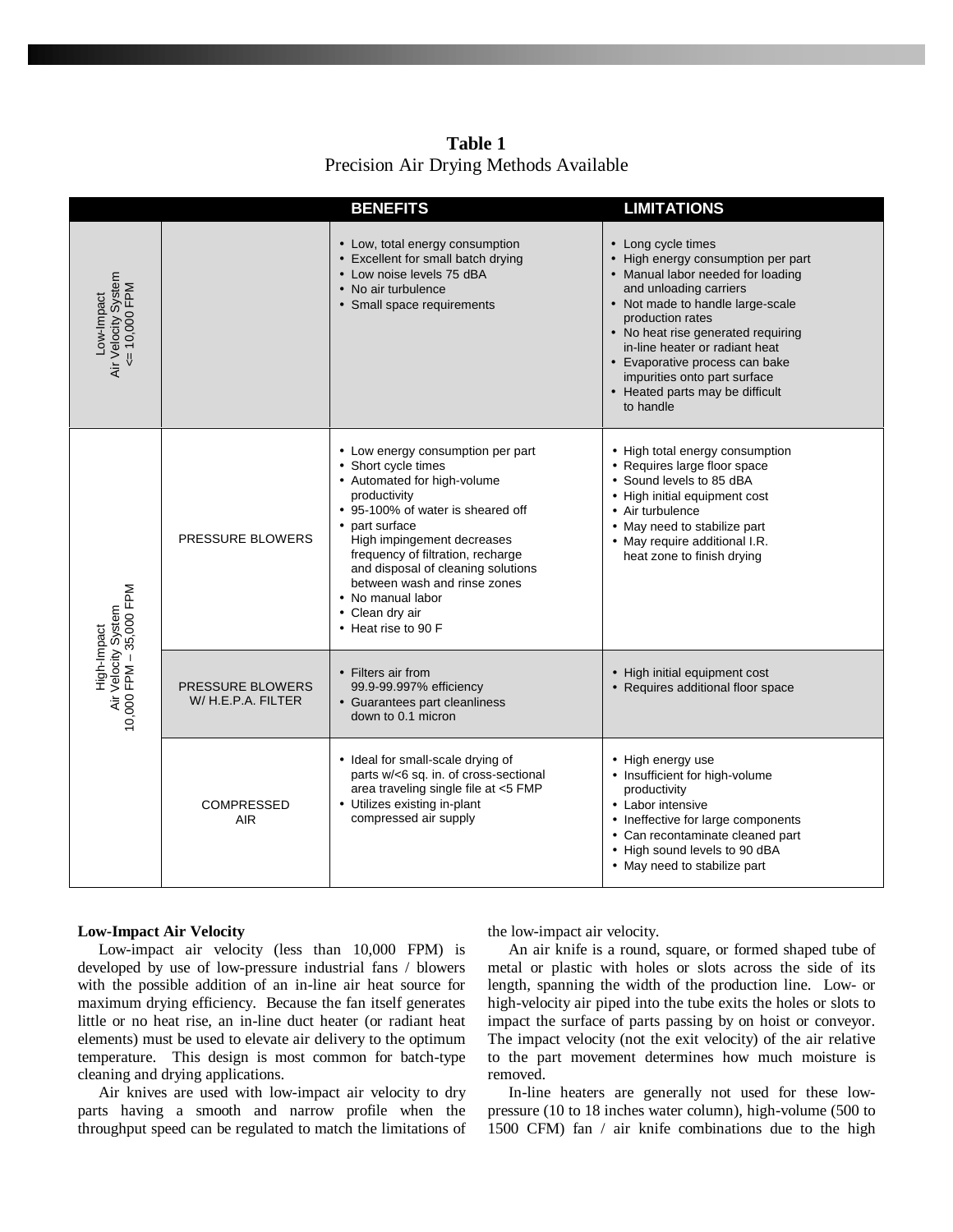energy consumption of the heater. Rather, a radiant heat zone (infrared cells in a heat cycle for batch cleaners) is used to elevate the ambient temperature and flash dry parts after the air circulation or air knife zone has done a majority of the liquid removal.

#### **High-Impact Air Velocity**

High-impact air velocity (10,000 to 35,000 FPM) can be achieved by use of pressure blowers or compressed air. The blast of air is channeled through air knives or nozzles to blow all liquids off a part's exposed surfaces.

Although abundant in most manufacturing facilities, the most inefficient use of compressed air is parts blow-off. It generally consumes two to three times the electrical drying energy used by a pressure blower for a typical parts drying application. Together with oil and condensate filtration, the increased maintenance costs of a continuously running compressor can be substantial. Manual labor for blowing parts dry after exiting a wash tunnel can be costly as well.

Ideal applicants for compressed air include small-scale drying of parts having less than 6 square inches of crosssectional area and travelling single file at less than 5 FPM. This would be the maximum part size for a continuous production line where compressed air would be practical.

On the other hand, a pressure blower (of which there are several varieties) has a few distinct advantages over both compressed air as well as the low-impact air velocity designs.

Operation in lieu of electric heaters, the heat rise generated by a pressure blower can be as much as 90 F at a pressure of 120 inches  $H<sub>2</sub>0$  (4 psi). Air knife noise levels are lower than those of compressed air and, with use of a butterfly valve, impact air velocities can be infinitely adjusted for optimum dryer performance.

High-temperature air delivery systems can be cultivated by recirculating air knife discharge air back thorough the pressure blower, utilizing heat of compression and elevating the discharge temperature from 150 F to as high as 350 F. An infrared heat zone subsequent to the air knife section and at the tall end of the in-line cleaning system will assist in completing the drying process, and provide the necessary heat load for the highest recirculated air temperatures.

Pressure blowers supply clean, dry, and oil-free air for dozens of precision cleaning systems. But, again, certain application limitations (see Table 1) must be considered.

#### **HEPA Air Filtration**

While low- and high-impact air velocity may be effective at blowing liquid off a surface, precision air drying demands that the part not be recontaminated once aqueous / semiaqueous cleaner leaves surface contaminants virtually undetectable. Some of the most critical cleanliness is required where optical particle counters assist quality control.

Available to thwart recontamination, a wide array of inlet and in-line HEPA (High Efficiency Particle Air) filter elements maintain the cleanliness of air a product is exposed to – down to 0.1 microns and with an efficiency range from 99.9 to 99.997 percent. Most industrial-grade filtration of air drying equipment is filtered to 10.0 microns, below which particles are not visible by the naked eye. The filters rated 10.0 microns and above, round-pleated paper or polyester, are readily available and modestly priced.

Generally square-framed elements measuring up to a 24 inch cube, HEPA filters can cost hundreds of dollars to replace after every 2000 to 4000 hours of operation -- a worthwhile expense should you need to achieve the extreme cleanliness these filters provide. But converting to aqueous technologies, avoiding the skyrocketing costs associated with chemical cleaners, will make maintenance costs such as those for the HEPA filter less burdensome.

In order to protect HEPA filter function, filter housings must be constructed to withstand the operating pressures of blower systems up to 4 psi. They must be capable of withstanding washdown and / or sanitizing procedures (before installation and during filter replacements) and also be easily accessible for filter replacement.

#### **HEPA Filter Case History**

The Color Printed Imaging Division of Tektronix Inc. (Wilsonville, OR), manufacturer of ink jet heads used in color printers, recently put into production a complete HEPA filtered air drying system as part of a new wash line dedicated to cleaning plates within the ink jet head assembly.

The print head is composed of thin plates that are cleaned prior to assembly. Any particles left on the plates will be included in the finished ink jet head and cause a plug of the 15 mil diameter jet. Since the ink jet heads manufactured by Tektronix are permanent and not disposable, they must be extremely clean.

The Tektronix wash line has two air knife drying sections. The drying set-up consists of two high-speed centrifugal blowers, two HEPA filtration packages, and the air knives. The placement of the filtration package ensures that filtration occurs between the blower outlet and the air knife, thereby preventing any of the system's moving parts from introducing contaminants.

The belt from the wash line runs on SS slide rails to cut particle generation, and the line exits through an enclosure and an automatic sliding window directly into a Class M4.5 (1000) cleanroom.

The air pressures in the cleanroom and the room with the wash line are adjusted to ensure all air movement through the line is from the cleanroom out when the window is open, and that the air supply through the air knives is sufficient to maintain positive pressure inside the dryer end of the wash line, with respect to the room. This arrangement ensures that all air in the dryer end of the wash line is particle-free.

To test the system's effectiveness, a carrier was made to pass silicon wafers through the machine. A wafer surface inspection system from Hamamatsu Corp. (Bridgewater, NJ) was used to characterize the wafers, with its threshold adjusted to create a lower limit of approximately 12 microns or 0.5. mils.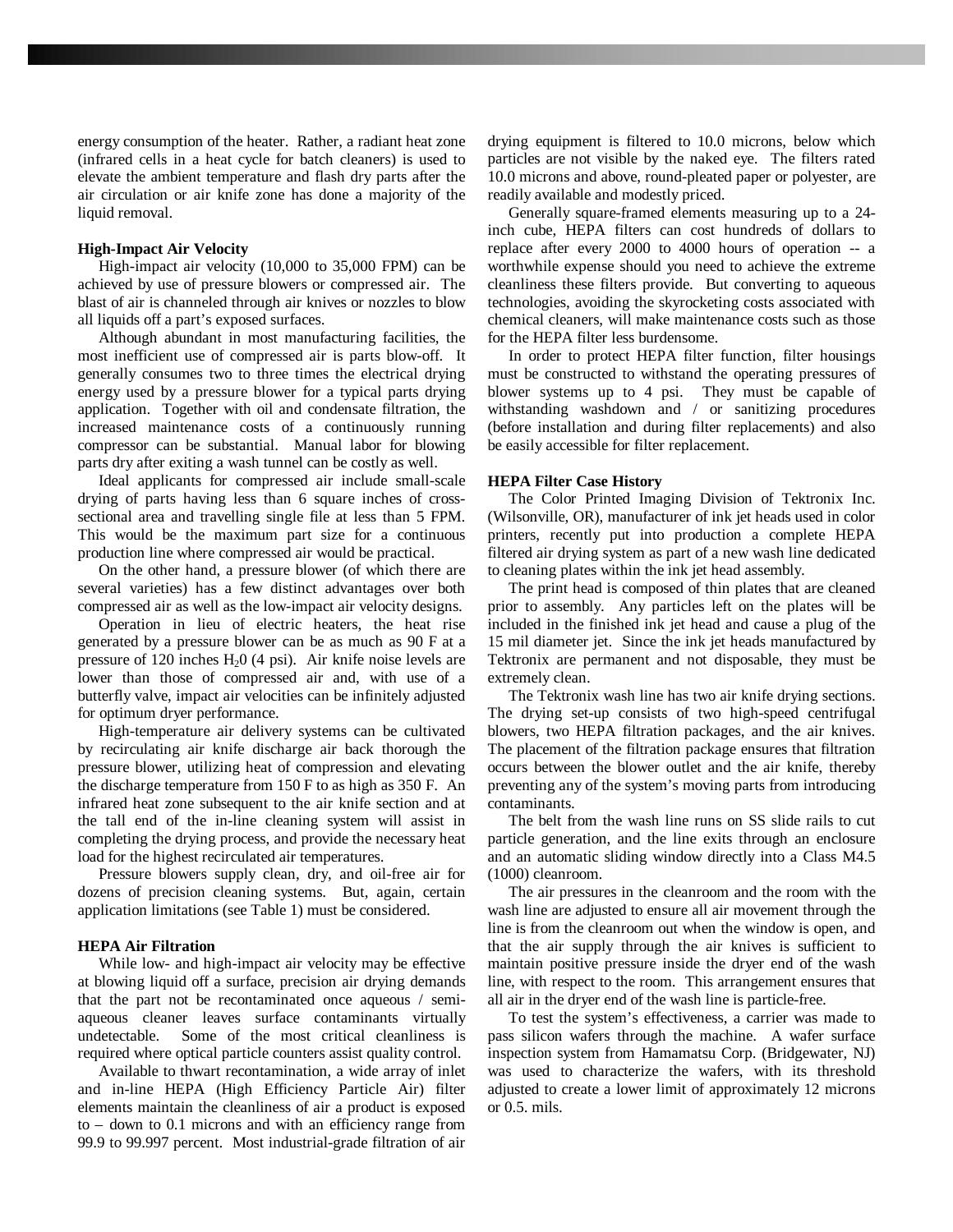#### **Contamination Monitored**

To determine if either the cleaning or drying processes caused contamination, the wafers were cleaned particle-free before being sent through the system. Wafers were also allowed to stand uncovered adjacent to the end of the wash line at the entrance end. Those wafers, measured as controls to show the relative effectiveness of the wash line, showed contaminants.

A final test was run by cleaning the wafer / carrier system with the covers at the dryer section left open to allow "dirty" room air entrain into the system. These parts also showed contaminants. When recleaned with the system closed, the wafer emerged clean and particle-free. Table 2 outlines the results and approximate particle sizes.

The parts used in the manufacture of ink jet heads must not only be clean, they must be dry as well. The processing subsequent to the cleaning is done in an enclosure that must be kept at 20 ppm moisture or less. A DuPont moisture meter monitors the moisture in the gas steam leaving the enclosure. Parts entering the system do not cause a change in the moisture detected.

The final testing involved using a Met One (Grants Pass, OR) laser particle counter to monitor the system's effectiveness at maintaining a clean atmosphere in the wash line. The air quality was measured first with only the belt running, second with the belt and air knives dryers running, third with the entire line running (all pumps, blowers, and DI water), and fourth with the line running and the door to the cleanroom open. Table 3 outlines results.

The system is very effective at cleaning the interior of the wash line, in particular when water is being sprayed. The interior of the line meets Class M4.5 (1000) requirements.

#### **Drying Methods Vs. Throughput**

The rate of throughput is fundamental to the final choice of drying system type. As volume increases, so must automation and power if drying is to be adequate and costeffective. In explaining this relationship, a machined aluminum casting measuring 6 inches cubed with a series of through and blind holes will serve as a hypothetical example.

In a scenario where low production rates exit (200 components per day) and automation is desired, a batch operation of 25 components per hour at eight cycles per day will be adequate. Typically, excess water would need to be removed prior to placing the basket of parts into the drying zone where a low-impact air velocity system evaporates surface water and flash drying finishes the job in a 20- to 30 miunute cycle.

Such a system would use a 0.25- or 0.5- horsepower fan assembly with an electric heater system requiring approximately 5 to 8 kw of electrical energy. Total dryer module power consumption for the lower capacity batch cleaner is 9 kw hour, which at a rate of 25 parts per hour equals 2.7 parts per kw hour.

The advantages of this low-production scenario are lowenergy consumption, small space requirements, and low noise levels. The disadvantages are that it requires a certain amount of manual labor for loading and unloading the baskets, the 30-minute drying cycle time is lengthy, and parts heated by drying may be difficult to handle.

#### **Increased Throughput, In-Line**

Greater throughput would change everything. If the production rate of the castings increased to 25 parts per minute (12,000 parts per day), the batch cleaning process would not function. This rate would demand continuous throughput from a full in-line conveyorized cleaning system.

The drying cell would entail a high-impact air velocity system composed of blower assembly, air knives, and probably a radiant heating source. A 15- to 20-horsepower, high-pressure blower and 18 kw radiant-heat coil would provide all of the drying power necessary, with the blower providing a natural heat-of-compression temperature rise of 50 F.

The in-line system's drying cycle is now completed in only 30 seconds. Recirculation of this naturally-heated air will accelerate the drying process for increased throughput. Total dryer module power consumption for the high-capacity, in-line cleaner is 33kw hour which, at a rate of 1500 parts per hour, equals 45 parts per kw hour.

In relation to total throughput, an energy-efficient, highimpact air velocity system will have lower total power consumption per part than the low-impact air velocity drying system.

Disadvantages of the in-line systems are the initial equipment and operating costs. Sound levels also increase, as do floor space requirements compared to the low-volume, low-impact air velocity system. Advantages of this highvolume, high-impact air velocity system are that production rates increase to 25 parts per minute, manual labor is eliminated, and the parts finish completely dry.

**Table 2** 

| i abie z<br>Levels of Contamination |                               |                                 |                                        |  |  |  |
|-------------------------------------|-------------------------------|---------------------------------|----------------------------------------|--|--|--|
| <b>TEST</b>                         |                               | <b>AVERAGE#</b><br>OF PARTICLES | <b>APPROX. SIZE</b>                    |  |  |  |
| 1.                                  | Before cleaning               |                                 |                                        |  |  |  |
| 2.                                  | After cleaning                |                                 |                                        |  |  |  |
| 3.                                  | Uncovered in room             | 3                               | 12 to 36 microns                       |  |  |  |
| 4.                                  | Cleaned with<br>covers opened | 9<br>2                          | 12 to 36 microns<br>100 to 140 microns |  |  |  |
| 5.                                  | #4 Recleaned                  |                                 |                                        |  |  |  |

**Table 3** Particles / cuft

|               | <b>TEST SCHEME</b> | >0.5 MICRON | >0.5 MICRON |
|---------------|--------------------|-------------|-------------|
| 1.            | Belt only on       | 28,000      | 833         |
| $\mathcal{P}$ | Air knives on      | 1967        |             |
| 3.            | Line running       | 230         |             |
|               | "3" + door open    | 92          |             |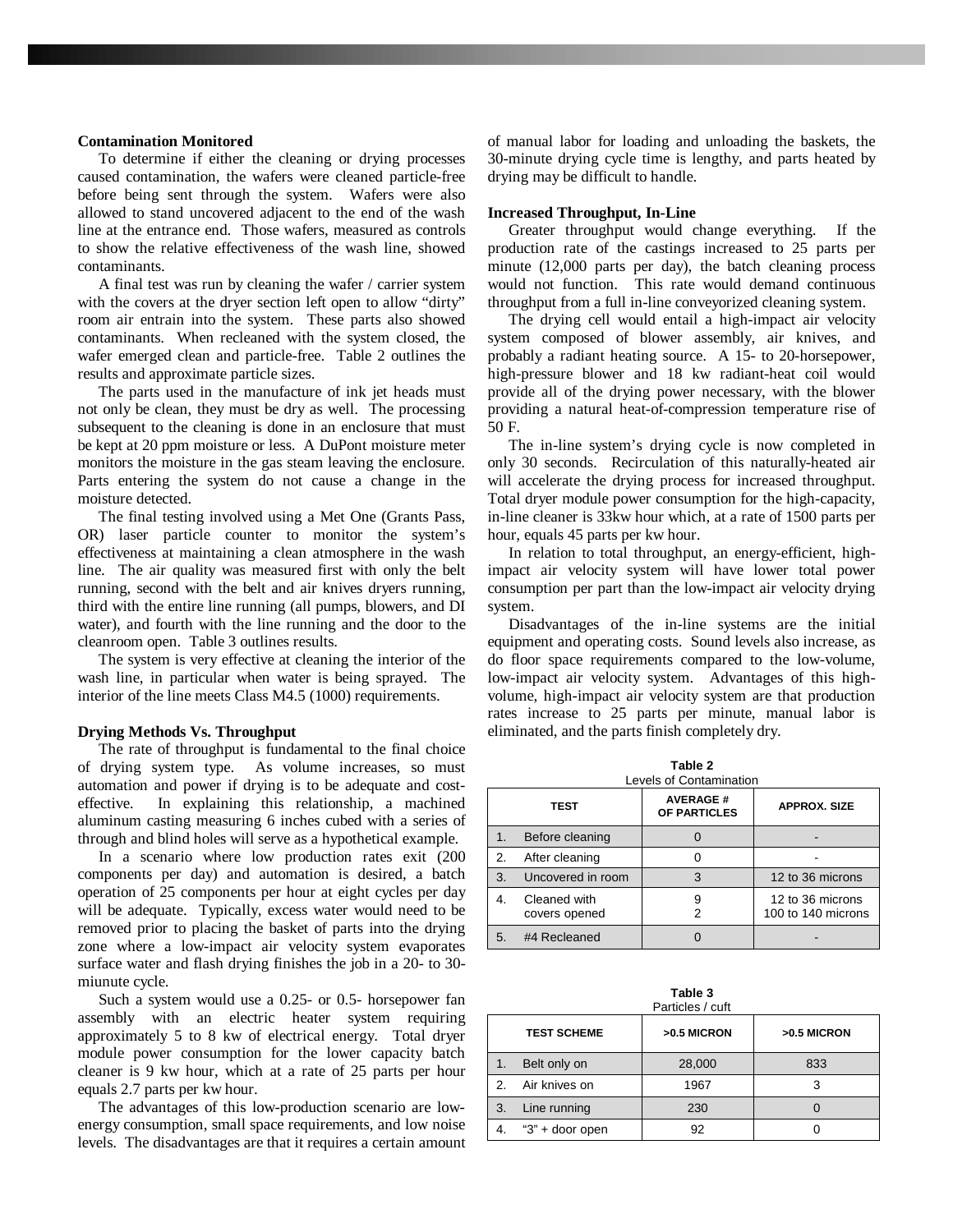#### **Other Practical Considerations**

Whether a high- or low-velocity system is used, every drying application involves several practical considerations. For example, how will the part be kept stable?

In the case of low-impact air velocity systems that dry delicate parts processed in batch cleaning operations, turbulence is not an issue. Air is circulated around the parts in an enclosed space, heating to the point where moisture evaporates. This, of course, precludes higher-volume production, which would require an in-line cleaning system and high-impact air velocity drying with other special handling.

However, larger parts with greater surface area (6" x 6" x ¼" high) and others demanding the continuous high throughput of an in-line cleaner require high-impact drying and may indeed be disturbed by a solid wall of air. Such parts are typically transported through both washing and drying cycles on a conveyor while being stabilized in a basket or rack.

A second option would be an opposed conveyor belt that lies over the tops of parts. Such a system both washes and dries the parts, sandwiching them in place to prevent movement or damage, but allowing accessibility for drying.

Another consideration concerns the waster that is blown off the part. In low-impact air velocity systems, drying is primarily a process of evaporation. However, impurities can be baked onto part surfaces if soil, mineral, or chemical residues are entrained in liquids left on the part surface prior to the drying zone.

In the case of high-impact velocity drying systems, water is sheared off of exposed parts surfaces. Water is squeegied off with air and some is atomized, thereby becoming a vapor, increasing the humidity of the drying section of the in-line cleaner. Air knives strip off the bulk of the water (95 to 100 percent), and the radiant infrared heat cells finish the job. In the process, a certain portion of the water is recaptured.

Air knives are often used to minimize the carry-over of water off parts between each wash and rinse zone. Therefore, the high-impingement air velocity system decreases the frequency of filtration, recharging, and disposal of aqueous / semi-aqueous solutions for in-line and batch clean systems.

A final consideration is sound. Sound levels are not a factor in low-impact air velocity dryers. Noise generated with these systems is usually below 75 dBA, which goes hand-in-hand with minimal power for their low throughput. The greater the throughput, the more power necessary and, consequently, the greater the noise.

Therefore, sound levels increase with high-impact air velocity drying systems. Despite this, many of today's in-line cleaners having air knife blowers of up to 30 horsepower are built with acoustical enclosures producing less than 80 dBA.

#### **The Next Step**

How dry is dry? The degree of dryness required for a part is directly related to the next step after drying. The part may be integrated with other materials, placed on a shelf, packed into a box and shipped, labeled, coded with ink, painted, coated with preservatives, gathered for further assembly, or quality-tested.

Whatever will be done with the part, it must be dry enough to avoid any problems from moisture. Just as with particulate contamination causing rejects, parts not properly or completely dry cost money, too. Storage of improperlydried parts can cause a variety of ills. For example, packaging may rot, or appear aesthetically unacceptable and be rejected by the end user. Moisture may damage or corrode the part in transit, leading to defects, and ultimately rejects.

Inadequately-dried parts that will be integrated with others can destroy the end product.

A moist circuit board, for example, will fail electrical testing. Parts that require labeling or ink jet coding will have high reject numbers if faulty drying causes labels to slip and coding to be illegible.

If the drying cycle of a parts cleaner bottlenecks the production line, it costs money. If parts are being rejected because of moisture, it costs money. If labor must continuously blow parts off by hand after the in-line dryer, it costs money.

#### **Current and Future Dryness Measuring Options**

Manufacturers of in-line cleaner primarily for the circuit board industry use high-impact air velocity drying systems. They have historically employed a weight measurement standard to determine component moisture content before and after cleaning down to 1/1000 of a gram. Their moisture measurement procedures show that many components are drier coming out of the dryer module than they were prior to cleaning and drying.

For example, these manufacturers monitor drying effectiveness by spot checking one or two printed circuit boards per day to substantiate overall effectiveness of the cleaning and drying system. But, because of the time involved, continuous throughput monitoring is not possible.

The check begins by weighing the part already cleaned and dried. In this example, it weighs 1 pound. The component is then placed in an oven to remove all traces of absorbed moisture. At this point, we will use a hypothetical weight of 0.999 pound. Then it is placed in a room to stabilize, where it absorbs atmospheric moisture. In a few minutes it's reweighed and found to weigh 1 pound again.

Now, the part is run through the washer and dryer module system and remeasured, which in many cases results in a net weight of 0.999 pound once again. This spot check demonstrates just how dry components become during highimpact air velocity drying together with infrared heat zones.

An alternative to the weight measurement procedure, a moisture meter as cited in the earlier Tektronix HEPA discussion, determines atmospheric moisture content of components placed in a controlled environment. Use of this moisture meter, unlike the weight measurement process, allows for checking moisture content in large groups of components to ensure maximum dryness prior to the next process.

For the Tektronix ink jet heads, throughput monitoring is